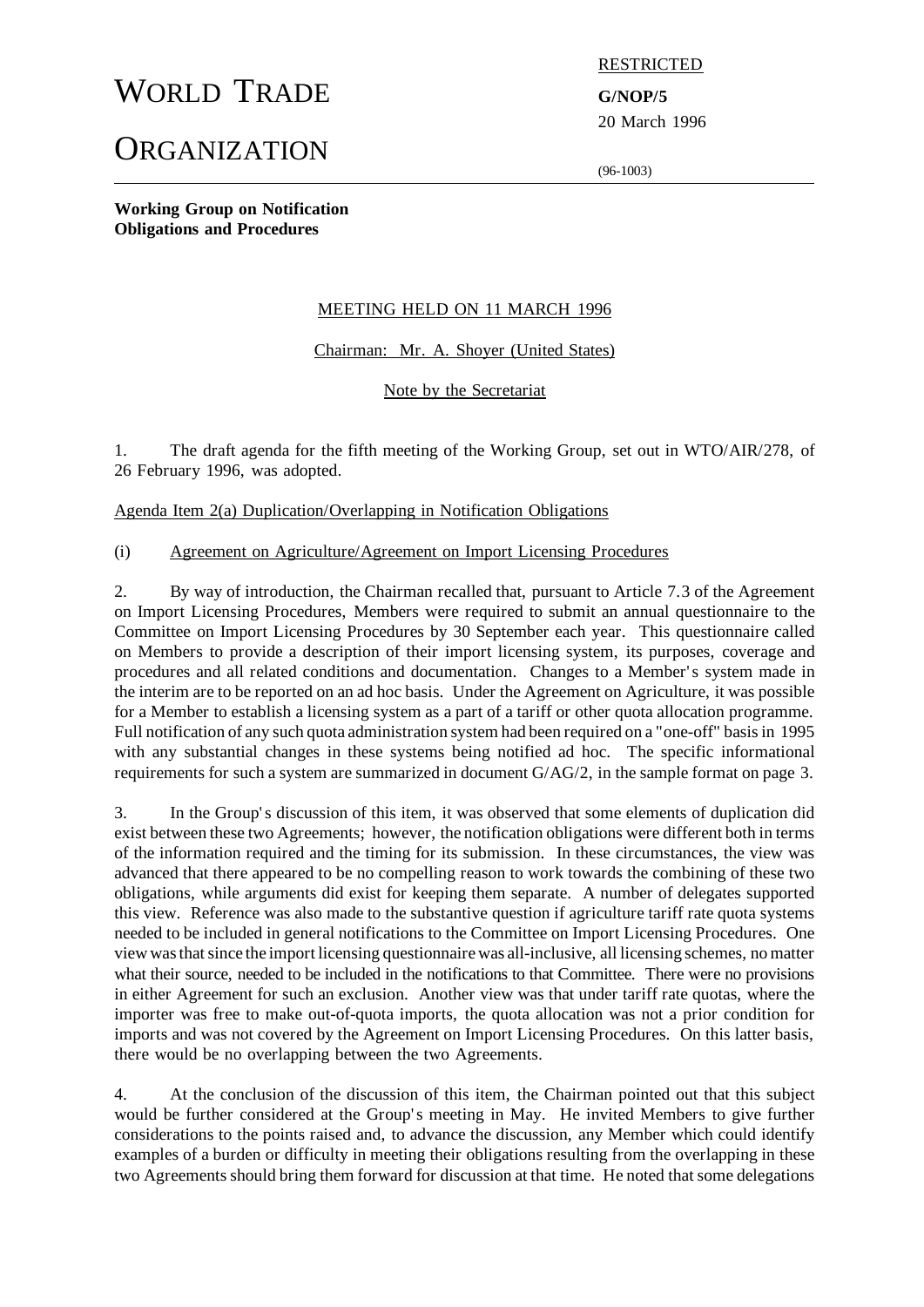had addressed substantive questions of coverage in their interventions, and suggested that the Group might focus its attention on the question of notification procedures.

### (ii) Agreement on the Application of Sanitary andPhytosanitary Measures/Agreement onTechnical Barriers to Trade

5. Setting the scene for the discussion of this item, the Chairman commented that the subject matter and operation of these two Agreements were clearly intended to be kept separate. Article 1.5 of the TBT Agreement stated that the provisions of that Agreement did not apply to sanitary and phytosanitary measures as defined in Annex A of the SPS Agreement. Nevertheless, these two Agreements had similarities in that their respective notification provisions were almost identical and the notification obligations for both referred to changes in existing regulations or newly established ones. They had a basically similar, one-page format and even their subject matters could be closely related.

6. He noted that the potential for overlap between the requirements of the TBT and SPS Agreements had long been recognized and last November a joint meeting of the two committees had been held to examined notification questions  $(G/TBT/W/16$  and  $G/SPS/W/32$  and  $W/33$ ). To deal with instances where a notification contained elements relevant to both TBT and SPS, two suggestions had been advanced at that joint meeting; one, a Member could submit a single notification to the Secretariat to be circulated as both an SPS and TBT document but clearly indicating the respective SPS and TBT elements of the proposed regulation. Alternatively, Members could separate the subject matter into individual notifications for SPS and TBT each containing only the relevant information.

7. The Group's discussion indicated that the problem encountered in respect of these two Agreements was more in the nature of a confusion as to which Agreement should be invoked in making the notification, that is, was the matter being notified a subject appropriate to the SPS or TBT? It was not considered to be a question of duplication. Some delegatesfelt the problem was being resolved over time as Members became more familiar with the operation of the two Agreements. Also, the two Committees were aware of the problem and had been jointly working to resolve it.

## (iii) Agreement on Agriculture/Agreement on Subsidies and Countervailing Measures

8. The Chairman recalled that at the last meeting papers had been provided by New Zealand and the United States and these had subsequently been circulated as G/NOP/W/7 and W/8. He commented that the three options in the New Zealand paper had aroused a very interesting, though preliminary, exchange of views which had been summarized in the Secretariat Note on that meeting (G/NOP/4). He also recalled that, in addition to the options in the New Zealand paper, a further approach had been suggested of modifying the obligations in the two Agreements, particularly if the other suggested options were found to be insufficient to deal with the situation.

9. Some delegations reiterated their view that there was some overlap in the information requirements of these two Agreements which would warrant efforts to streamline the formats; a single format could be examined on the basis of options 2 or 3 of the New Zealand paper (G/NOP/W/7). One result of eliminating duplication would be to encourage broader fulfilment of these notification requirements by all Members. Some delegates suggested that this discussion could move forward more easily if those Members seeking to rationalize or improve the current system were to provide detailed proposals citing the area of overlap and the improvements to be made.

10. Reference was made to the proposal in the United States paper (G/NOP/W/8), item 1, fourth indent, that consideration should be given to the elimination of the requirement to provide certain details such as information on trade effects of a subsidy as this had hardly ever been provided. With respect to this proposal, the view was expressed that the Group should notseek to alter the existing notification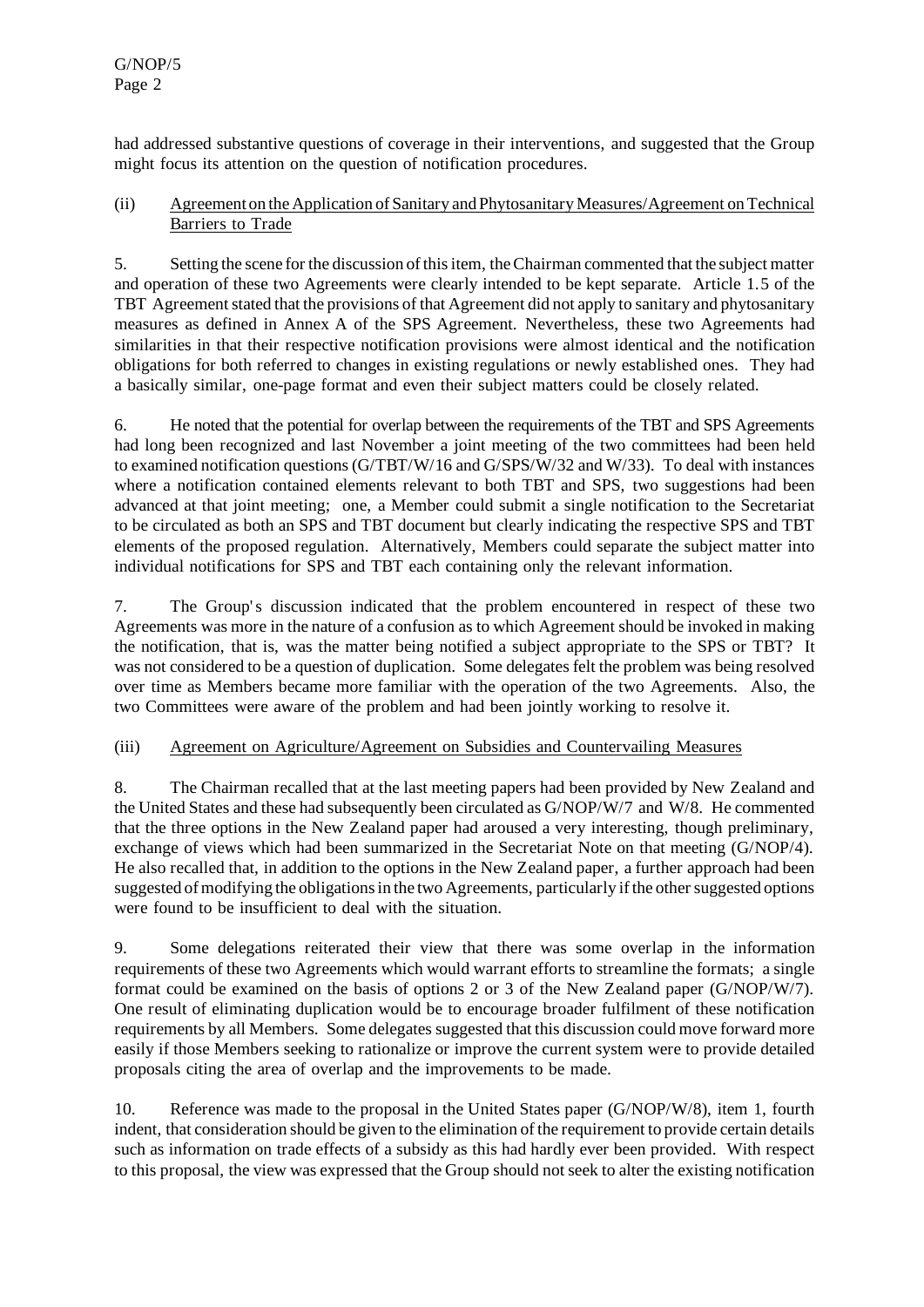obligations as they had been negotiated in the Uruguay Round and formed essential parts of the respective Agreements. Rather, the goal of the Group should be to find means to improve compliance with the obligations as set out in these Agreements. It was also stressed that care must be taken to ensure that efforts to arrive at a common format in this area would not have the effect of exempting certain products or subsidies from notification.

#### Agenda Item B - Assistance to Some Developing Countries in Meeting their Notification Obligations

11. The Chairman recalled that this agenda item had originated with the specific provision in the Ministerial Decision that the Group was to carry out its review "bearing in mind the possible need of some developing country Members for assistance in meeting their notification obligations." He recalled that in past discussions, it had been recognized that technical assistance by the WTO Secretariat was very important in this area both for the Missions of developing countries in Geneva and for the officialsin capitals. In thisregard the Group had heard a presentation in November about the assistance programmes which had been developed by the WTO Technical Cooperation and Training Division in this area including their Notifications Workshops in May 1995 and again in February 1996.

12. As to the possible recommendations that this Group could make under this agenda item, he noted that a number of broad suggestions had been made which might ultimately be developed further. These included simplified formats, prolonged time-frames for certain developing countries and the development of detailed guidelines for the preparation of questionnaires possibly using computer programmes.

13. A number of delegates considered the technical cooperation programmes of the WTO to be a sound vehicle to assist developing countries in meeting their notification obligations. Particular reference was made to the two notification workshops held in Geneva and seminars on this topic held in some regions. It was suggested that these should be followed up and broadened to maintain the progress achieved so far. As regards the suggestions that the Group should examine simplified formats or prolonged time-frames for developing countries, some delegates did not favour such methods. It was considered that the information in the agreed formats reflected the obligations which Members had undertaken and were vital to maintain full transparency. A reduction in obligations for some Members was not acceptable, although it was noted that several agreements already included special considerations for developing or least-developed country Members, particularly as regards time-frames for the application of substantive obligations.

14. One suggestion advanced for consideration by the Group was that developed countries provide direct assistance to developing countries by exchange visits of officials from the LDCs with the developed countries to instruct them in the preparation of notification obligations. Another proposal was that a handbook or manual should be developed setting out the notification obligations, questionnaires or formats and guiding the Members through the information required to complete the submissions. This might also be prepared in an electronic format.

#### Agenda Item C - The Question of Compliance with Notification Obligations

15. The Chairman recalled that the question of compliance with notification obligations had been mentioned last year, though it had never been developed into a full agenda topic. There was reference in the Ministerial Decision to the need to improve compliance with the notification obligations. With this in mind, the Chairman had suggested to the Secretariat that it might be helpful to have at least a basic document setting out the current situation as regards the submissions of notifications. This was before the Group today in document G/NOP/W/9.